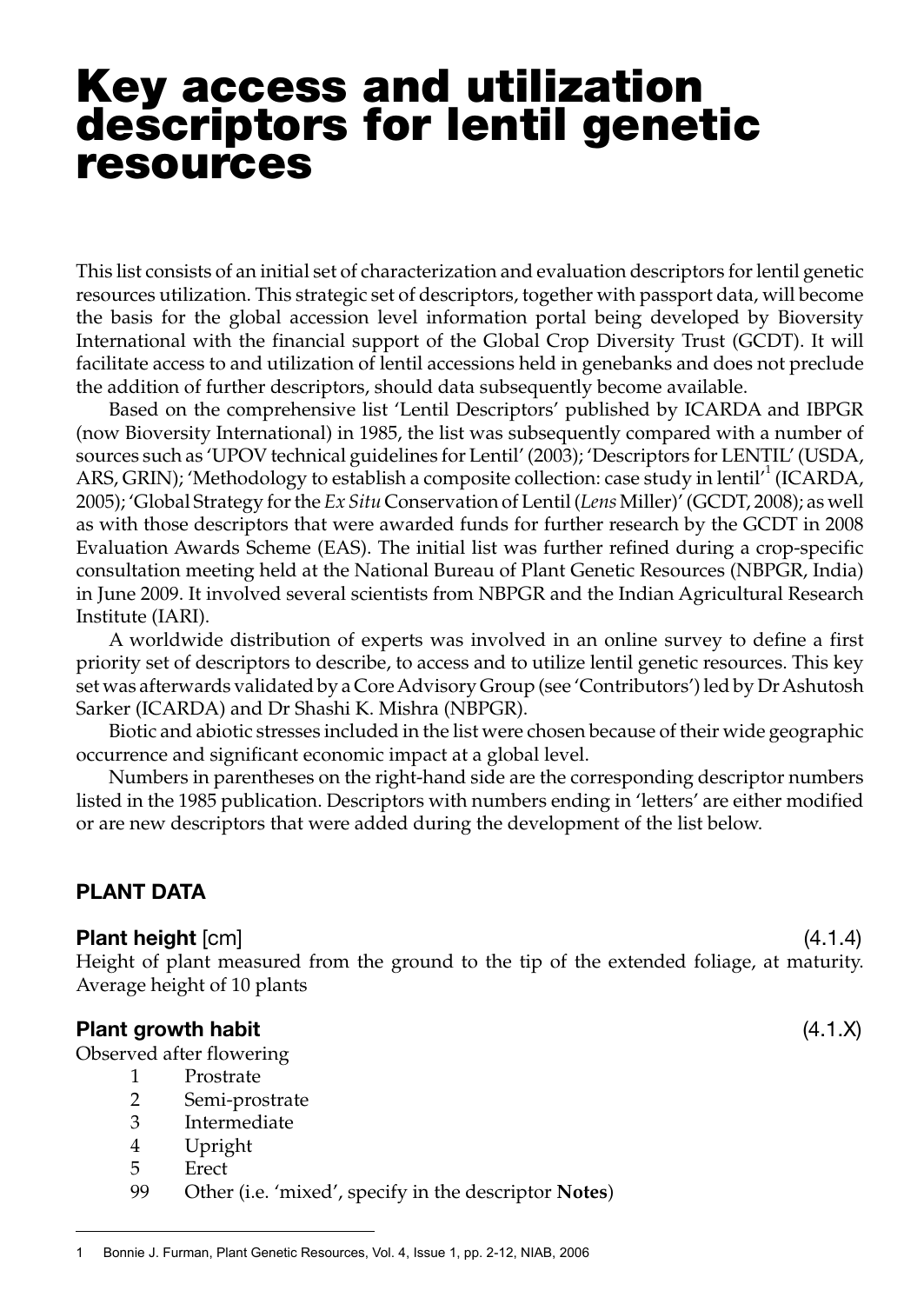| Days to 50% flowering [d]<br>Number of days from sowing until 50% of the plants are in flower. However, in dry land areas<br>when planting in dry soils, it is counted from the first day of rainfall or irrigation, which is<br>sufficient for germination | (4.2.1) |
|-------------------------------------------------------------------------------------------------------------------------------------------------------------------------------------------------------------------------------------------------------------|---------|
| Days to physiological maturity [d]<br>Number of days from sowing until 90% of the pods are golden brown. See 4.2.1 for planting<br>in dry soils                                                                                                             | (4.2.2) |
| Number of seeds per pod<br>Average number of seeds of 10 dry pods                                                                                                                                                                                           | (4.3.1) |
| 100-seed weight $[g]$<br>Average weight of two samples of 100 randomly chosen seeds                                                                                                                                                                         | (4.3.2) |
| Ground colour of seed testa<br>To be observed on seeds less than three months old<br>1<br>Green<br>$\overline{2}$<br>Grey<br>3<br>Brown<br>$\overline{4}$<br><b>Black</b><br>5<br>Pink                                                                      | (4.3.3) |
| Pattern of seed testa<br>Absent<br>0<br>$\mathbf{1}$<br>Dotted<br>$\overline{2}$<br>Spotted<br>3<br>Marbled                                                                                                                                                 | (4.3.4) |
| $\overline{4}$<br>Complex (any combination of 1, 2 and 3)<br><b>Cotyledon colour</b><br>To be observed on seeds less than three months old                                                                                                                  | (4.3.6) |
| Yellow<br>1<br>$\overline{2}$<br>Orange-red<br>3<br>Olive-green                                                                                                                                                                                             |         |
| <b>Lodging susceptibility</b><br>Scored at maturity (see 4.2.2) on a scale 1-9<br>None (all plants standing)<br>0<br>3<br>Low<br>5<br>Medium<br>7<br>High                                                                                                   | (6.1.1) |
| Biological yield per plant [g]<br>Yield of dried mature plants after pulling                                                                                                                                                                                | (6.1.2) |
| Harvest index [%]                                                                                                                                                                                                                                           | (6.1.X) |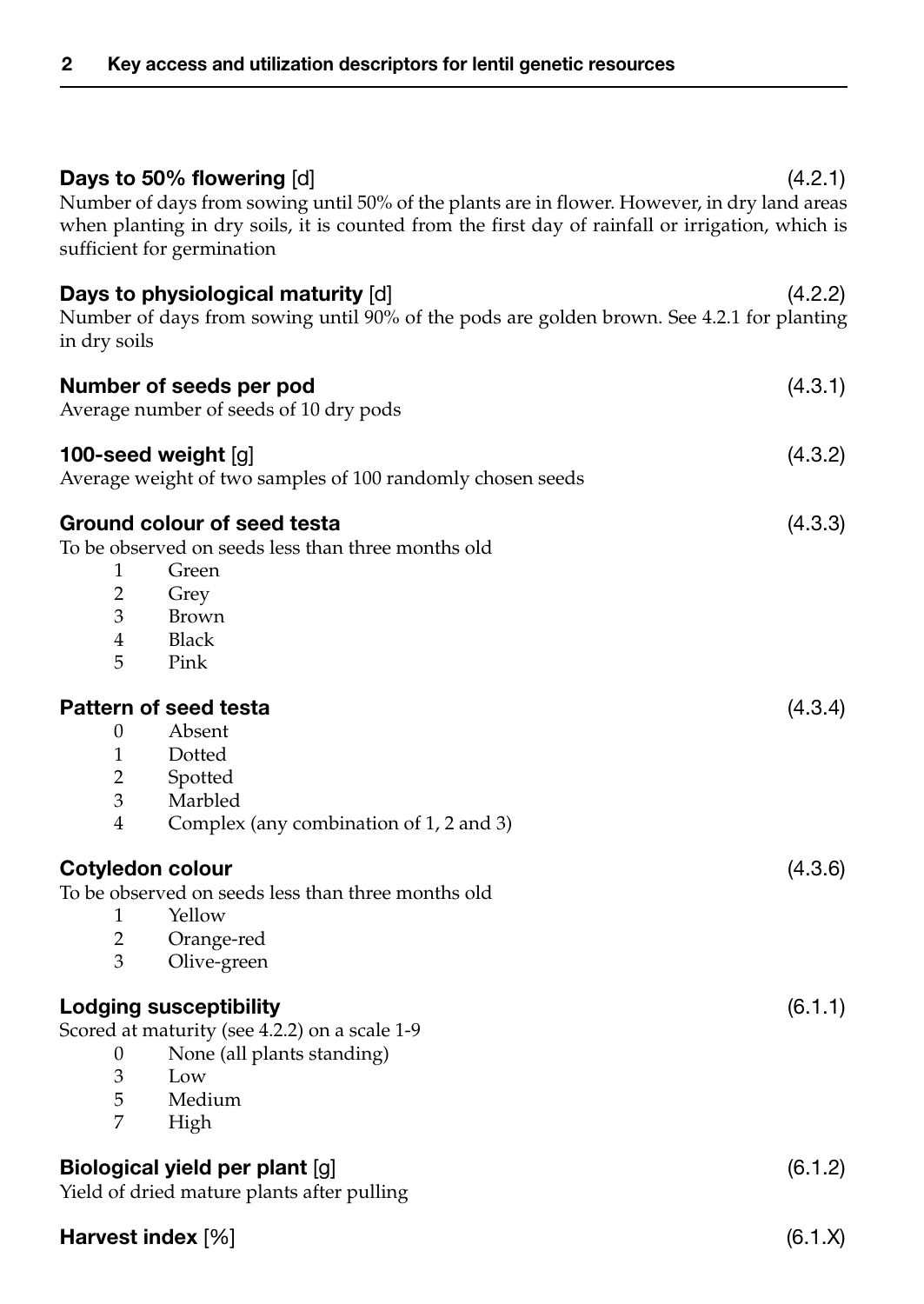| Number of pods per peduncle<br>Maximum number of pods per peduncle on 10 representative plants                                  |                                                                                                                          | (6.2.1) |
|---------------------------------------------------------------------------------------------------------------------------------|--------------------------------------------------------------------------------------------------------------------------|---------|
|                                                                                                                                 | Height of lowest pod [cm]<br>Estimate of the average height above ground of the lowest pod on unlodged plants at harvest | (6.2.2) |
| Pod shedding<br>0<br>3<br>5<br>7                                                                                                | Scored after or during harvesting one week after maturity (see 4.2.2) on a scale 1-9<br>None<br>Low<br>Medium<br>High    | (6.2.3) |
| <b>Pod dehiscence</b><br>0<br>3<br>5<br>7                                                                                       | Scored one week after maturity on a scale 1-9<br>None<br>Low<br>Medium<br>High                                           | (6.2.4) |
| Number of pods per plant<br>(6.2.X)<br>Average number of pods. Recorded from randomly selected plants at physiological maturity |                                                                                                                          |         |
|                                                                                                                                 | Seed yield per plant [g/plant]<br>Yield of seed after drying                                                             | (6.3.1) |
| <b>ABIOTIC STRESSES</b>                                                                                                         |                                                                                                                          |         |
| <b>Frost</b>                                                                                                                    |                                                                                                                          | (7.1.2) |
| <b>Drought</b>                                                                                                                  |                                                                                                                          | (7.3)   |
| <b>BIOTIC STRESSES</b>                                                                                                          |                                                                                                                          |         |
|                                                                                                                                 | <b>Rust</b> ( <i>Uromyces fabae</i> )                                                                                    | (8.2.1) |
|                                                                                                                                 | <b>Blight</b> (Ascochyta spp., Stemphylium spp.)                                                                         | (8.2.2) |
|                                                                                                                                 | <b>Vascular wilts</b> ( <i>Fusarium oxysporum</i> f. sp. lentis)                                                         | (8.2.3) |

# **NOTES**

Any additional information may be specified here, particularly that referring to the category '99=Other' present in some of the descriptors above.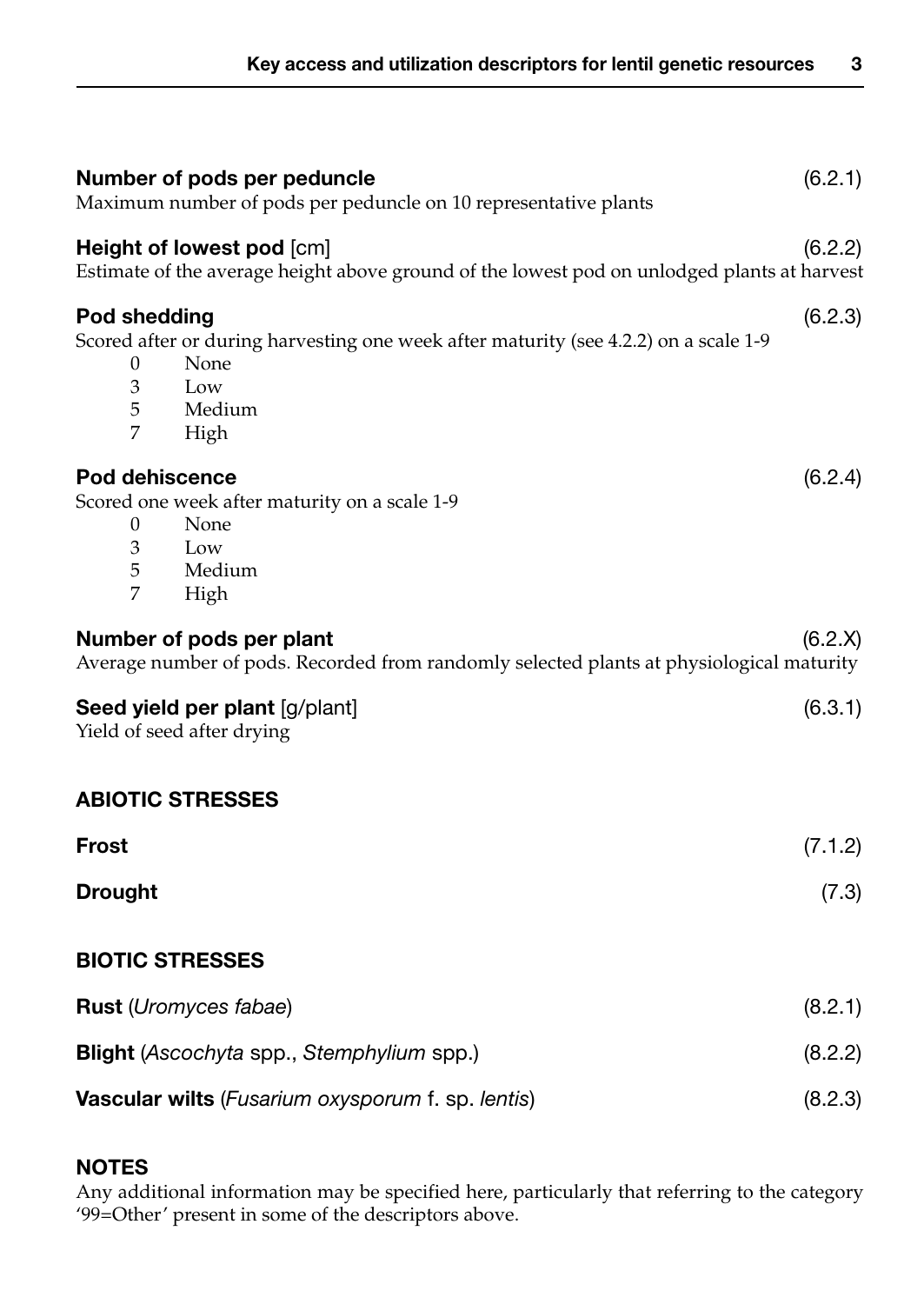# **CONTRIBUTORS**

Bioversity is grateful to all the scientists and researchers who have contributed to the development of this strategic set of 'Key access and utilization descriptors for lentil genetic resources', and in particular to Dr A. Sarker of the International Center for Agricultural Research in the Dry Areas (ICARDA) and Dr S. K. Mishra of the National Bureau of Plant Genetic Resources (NBPGR) for providing valuable scientific direction. Adriana Alercia provided technical expertise and guided the entire production process.

# Core Advisory Group

**A. Sarker**, International Center for Agricultural Research in the Dry Areas (ICARDA), India **S. K. Mishra**, National Bureau of Plant Genetic Resources (NBPGR), India

Kumar Shiv Agrawal, International Center for Agricultural Research in the Dry Areas (ICARDA), Syria

Lucía De la Rosa, Centro de Recursos Fitogenéticos, Instituto Nacional de Investigación y Tecnología Agraria y Alimentaria (INIA), Spain

Ulrike Lohwasser, Leibniz Institute of Plant Genetics and Crop Plant Research, Germany J. C. Rana, National Bureau of Plant Genetic Resources (NBPGR), India

# **REVIEWERS**

#### Australia

Maqbool Ahmad, South Australian Research and Development Institute (SARDI) Bob Redden, Department of Primary Industries Victoria

#### China

Zong Xuxiao, Institute of Crop Sciences, Chinese Academy of Agricultural Sciences

#### France

François Boulineau, Groupe d'Etude et de contrôle des Variétés et des Semences (GEVES)

# **Hungary**

Laszlo Holly, Agriculture Research Centre for Agrobotany, Central Agriculture Office (RCA, CAO)

#### India

R. P. Dua, National Bureau of Plant Genetic Resources (NBPGR) R. K. Solanki, Indian Institute of Pulses Research, Kanpur

# Italy

Gaetano Laghetti, National Research Council

#### Pakistan

Zahoor Ahmad, National Agricultural Research Centre (NARC)